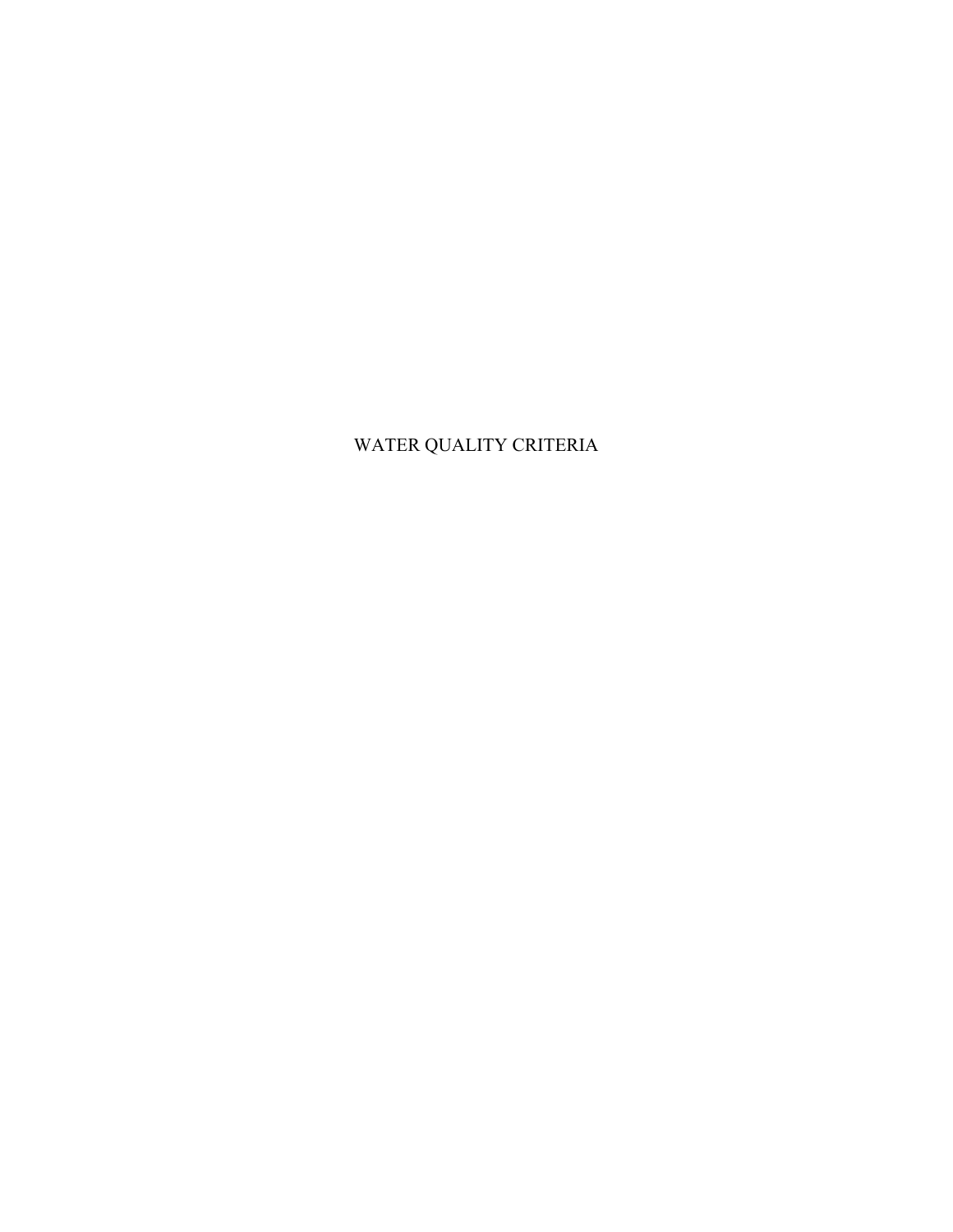#### General Discussion

Population growth combined with increased per capita use of water, expanding industrial requirements, and the mounting emphasis placed on recreational use of surface water, all contribute to the importance of maximum protection and utilization of Pennsylvania's water resources. Certain constituents may affect a given water use at one concentration and affect another water use at a different concentration. Also, certain characteristics or compounds may be synergistic with each other. For instance, the toxicity to fish of various elements or compounds varies substantially with pH.

Other constituents found in mine drainage are produced by secondary reactions of sulfuric acid with minerals and organic compounds in the mine and along the stream valleys. Such secondary reactions produce concentrations of aluminum, manganese, calcium, sodium, and other constituents in the drainage water. These mine drainage constituents, along with iron and sulfate, are indicators of mine drainage pollution that may persist long after the acid in the drainage has been neutralized.

During the early stages of this report it had been our intention to use as a criteria those set forth on Page 16a, Attachment A, ("Stream Pollution by Coal Mine Drainage in Appalachia") to Appendix C ("The Incidence and Formation of Mine Drainage Pollution in Appalachia") to "Acid Mine Drainage in Appalachia", a report, prepared by the U.S. Army Corps of Engineers in cooperation with the U.S. Dept. of Interior, 1969 shown in Table 5. However, the Department of Environmental Resources determined that the water quality criteria to be used for the identification of acid mine drainage is as follows:

pH - less than 6.0

Acidity - any amount of net acidity; net acidity

equals acidity minus alkalinity.

Total Iron - greater than 7.0 parts per million.

These parameters have been incorporated in this report and are used in making the priority analysis.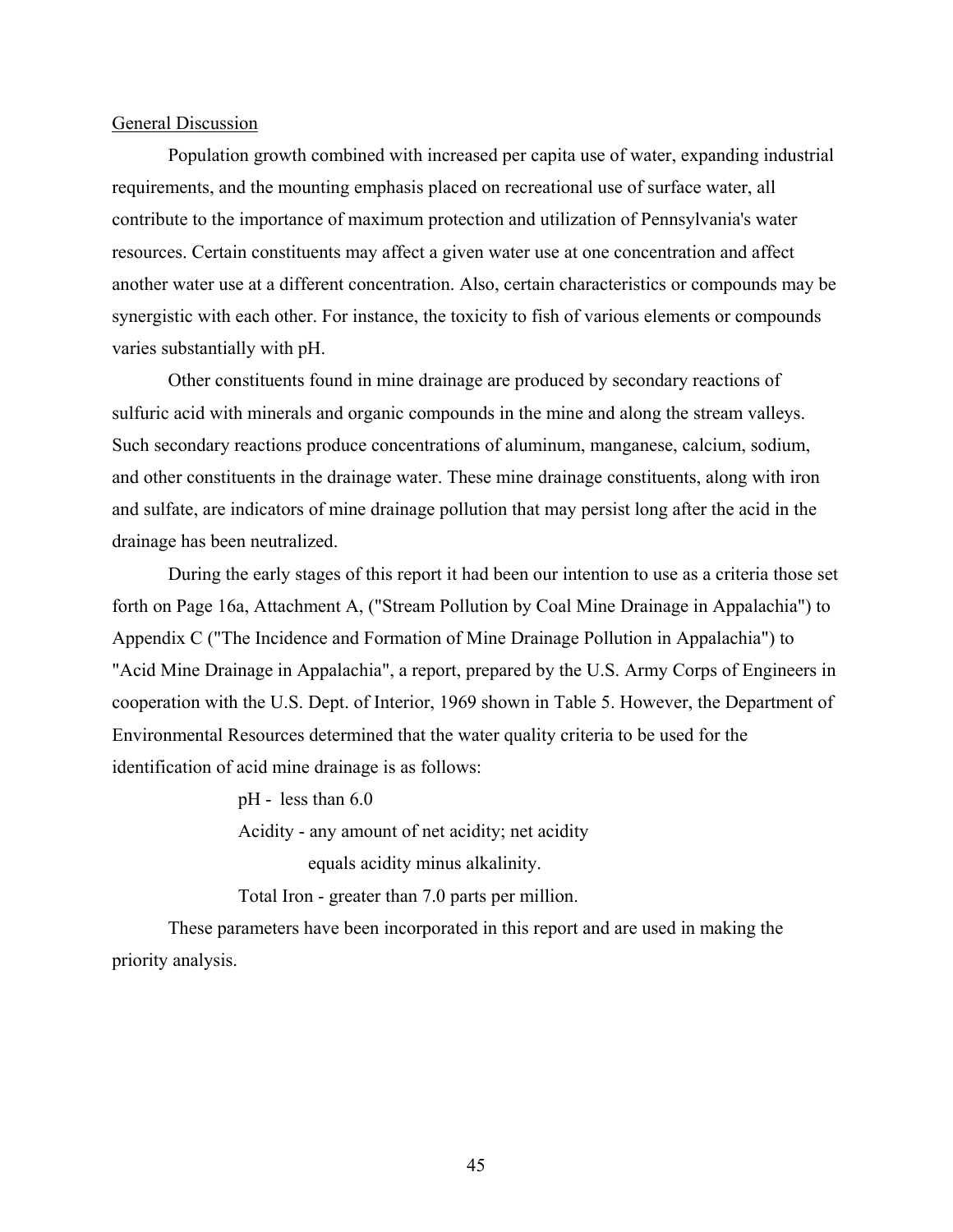#### TABLE 5

## CRITERIA SIGNIFICANT IN EVALUATING AMD POLLUTION IN APPALACHIA

Usual Values

# in Unpolluted Range of Values Major Water Waters in Parameter of Concern Uses Protected Appalachia pH less than 6.0 uses involving 6.0 - 9.0 aquatic life Acidity sufficient to uses involving less than lower alkalinity aquatic life alkalinity below 20 mg/l Alkalinity  $\langle 20 \text{ mg/l} \rangle$  uses involving  $>20 \text{ mg/l}$  aquatic life Sulfates  $>250 \text{ mg/l}$  domestic and  $<20 \text{ mg/l}$  industrial water supply Hardness  $>250$  mg/l domestic and industrial water <150 mg/l supply Total Iron  $>1.0$  mg/l uses involving  $< 0.3$  mg/l aquatic life, domestic and industrial water supply Manganese  $>1.0 \text{ mg/l}$  uses involving  $<0.05 \text{ mg/l}$  aquatic life, domestic and industrial water supply Aluminum  $>0.5$  mg/l uses involving absent aquatic life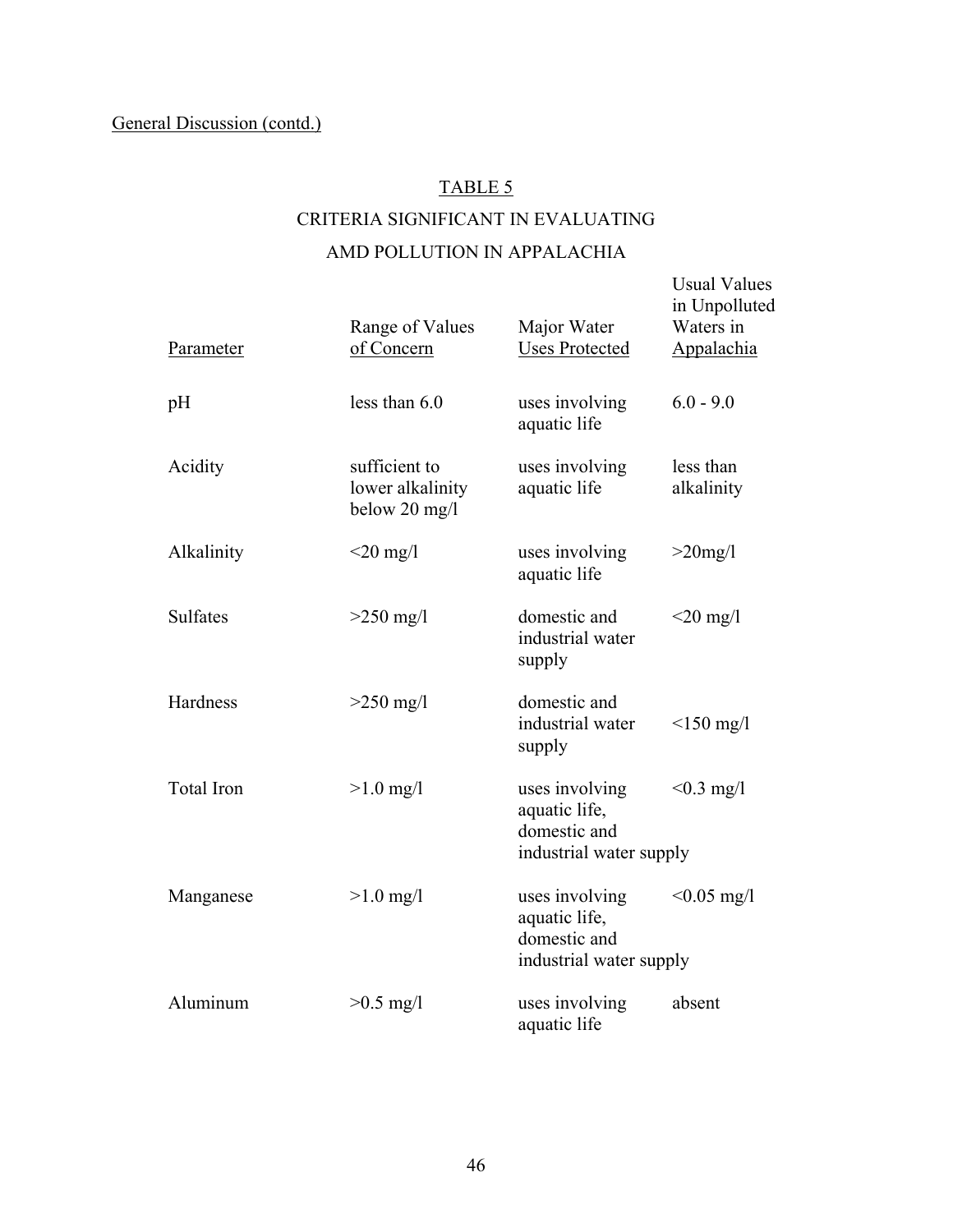#### Effects of Parameters on Aquatic Biota

Temperature affects the metabolic levels of fish. When excessively high, the respiration rate increases to the point that all available energy is used for respiration instead of being distributed amoung several processes such as food intake, behavior patterns, etc. Fish become increasingly sluggish, lose equilibrium generally followed by death.

Excessive amounts of acids or alkalies cause a great increase in the mucous layer covering the skin. This adversely affects movements, metabolic levels, respiration rate, and food gathering ability.

Acids and the heavy metals also coagulate mucous within the gill structure. This cuts off the fish's oxygen supply.

Dissolved oxygen is essential for respiration and one of the most critical parameters.

Chemical parameters generally affect fish on the organ level (gills, liver, intestines, etc.). Effects may be on only one organ but usually multiple organs are affected. Additionally, toxic levels and target organs may vary from species to species. Interspecies variation and a multitude of primary and secondary effects preclude discussion of each parameter.

The effects of the parameters on the aquatic ecosystem is equally as important as the effects on the fish themselves. When considering the whole environment, the parameters become critical at every level of organization. While the organization level is generally the most important in fish, the target organization level varies down to the sub-cellular in the primary producers.

While most of these effects are not documented, and enumerating those that are known would be a great task, the following guideline is helpful in obtaining a desirable ecosystem. A less extreme environment has a greater diversity of species; and the greater the species diversity, the greater the stability. Therefore, the less extreme the parameters, the more stable the ecosystem.

47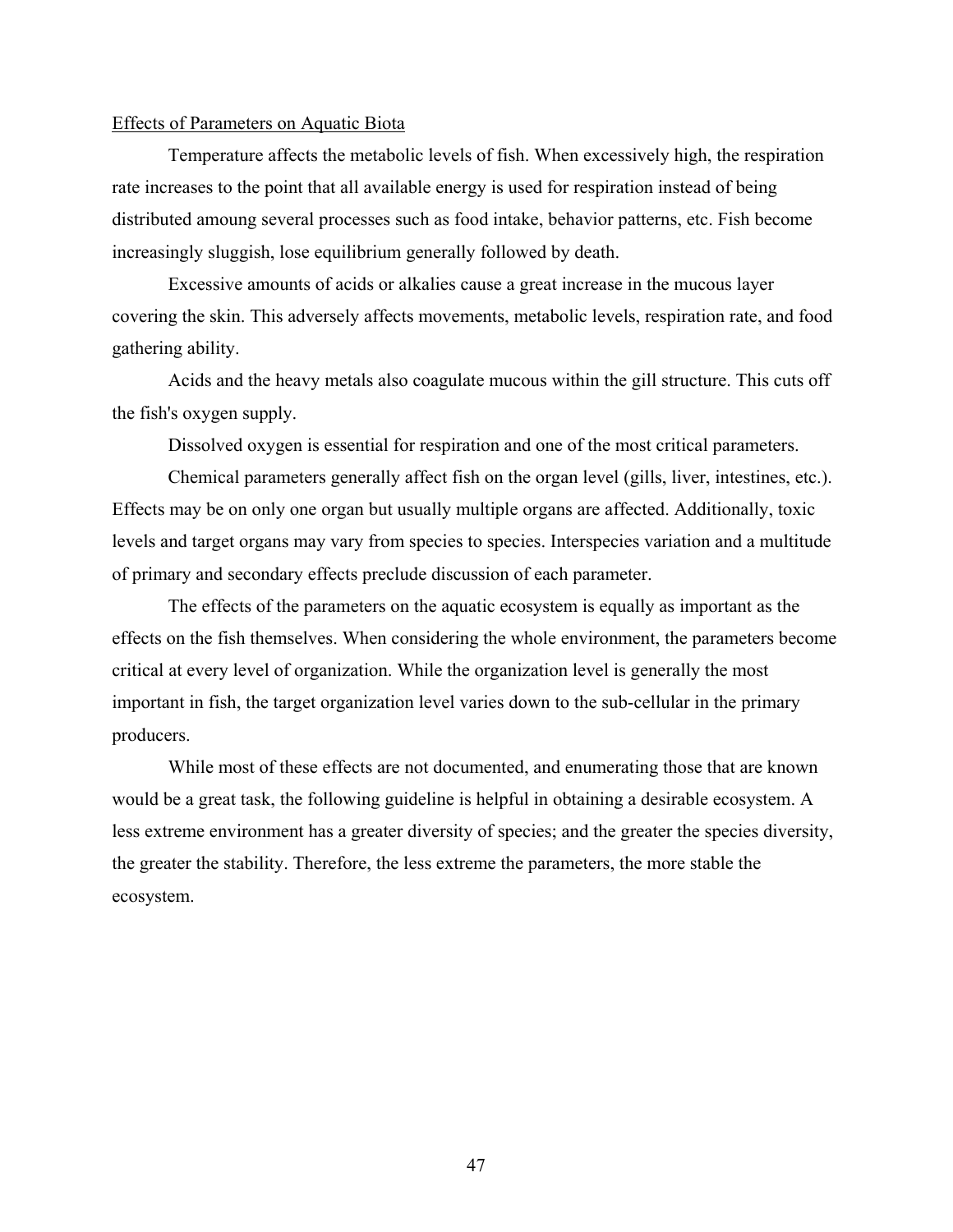#### Classes of Water Quality

- (1) DOMESTIC Criteria for this class are officially established by the U.S. Public Health Service. Parameter values in the subsection titled "Table of Parameters and Classes" are the maximum permitted for this class, with the exception of dissolved oxygen. 2 mg/l. D.O. was selected as minimum concentration to prevent nuisance. It is assumed that parameters not established by USPHS are not critical or are correctable by ordinary water treatment.
- (2) INDUSTRIAL Parameter values for this class are not established. The important parameters and values will vary greatly with different industries. Parameter values must be established for specific industries, rather than a general class.
- (3) FISH Parameter limits have not all been determined for all game and pan fish. This is due, primarily, to the following reasons: 1) amount of time needed to investigate a parameter, eliminating all other variables. 2) great number of important commercial game and pan fish. 3) many game and pan fish do not lend themselves to laboratory investigations.

 Information is scattered through the reference literature and often concerns non-harvestable fish which are more easily studied in the laboratory. Much research has been done in Europe on species not native to North America.

Parameter values in the following subsection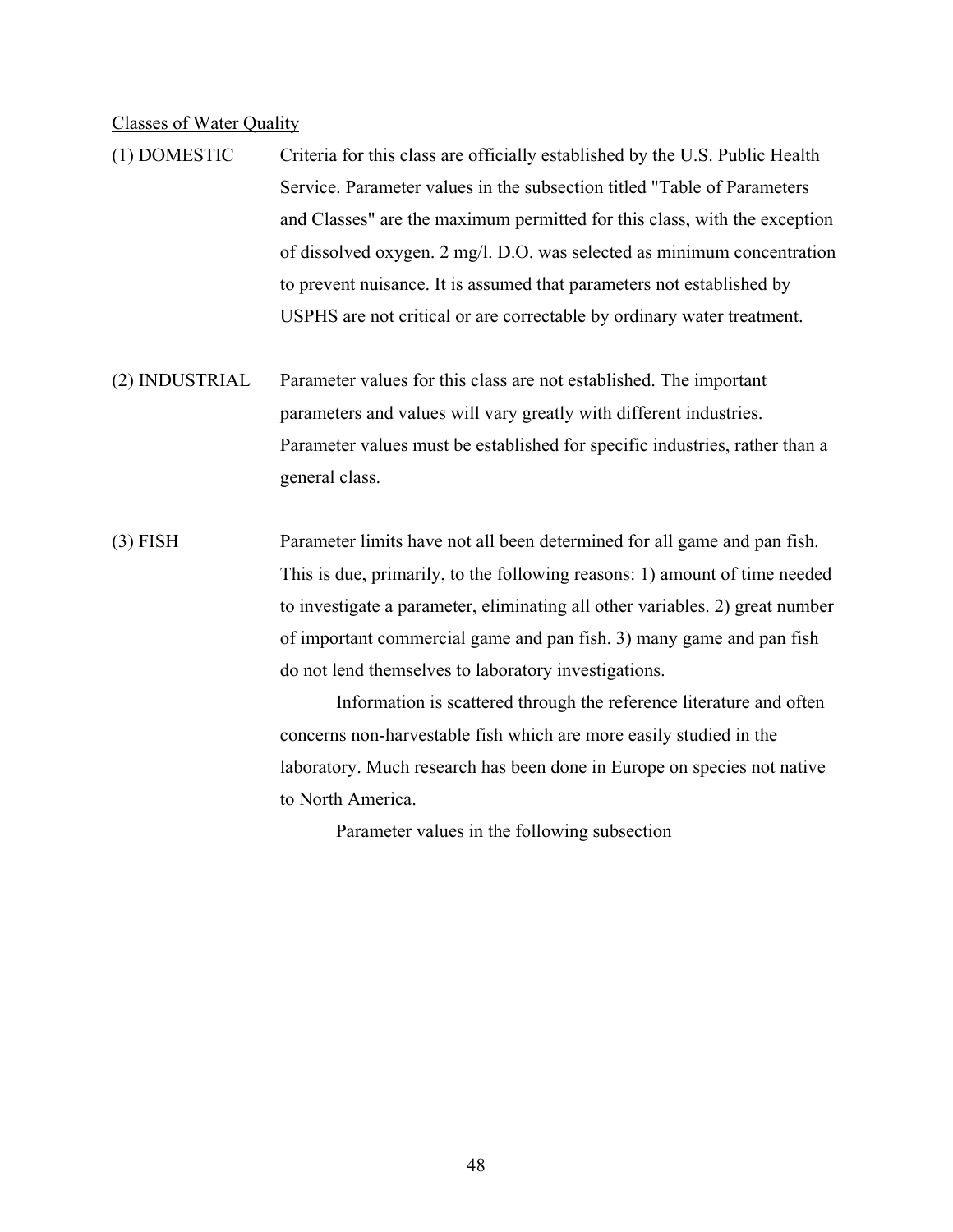#### Classes of Water Quality (contd.)

represents general maximum limits which appear to be safe for a number of fish species and food organisms. Many fish species exhibit a very high tolerance to one or a few parameters; however, these exceptions are not included in the class values.

The three fish classes considered are significantly separated by only two parameters, temperature and dissolved oxygen. While there is sometimes great interspecies variation within and between classes, it appears that the same general chemical parameter values apply to all three classes.

Pumpkinseeds (Lepomis gibbous) and bull heads (Ictalorus sop.) are the most tolerant to mine water pollution. pH4 and an acidity of about  $100 \text{ mg/l}$ . CaCO<sub>3</sub> will probably support populations of these fish.

It is recommended that bio-assays be performed on all species considered for stocking with pilot plant treated water. This is necessary for the following reasons: 1) to determine that individual species are tolerant to class parameter values; 2) may include those parameters not considered in the following subsection; 3) possible synergistic effect of several parameters.

(4) WILDLIFE This is matter of taste, comfort, and toxicity. The broad range of animals for consideration and research limitations preclude definite criteria. Parameter values for this class are those which are most critical and taken from domestic or fish classes.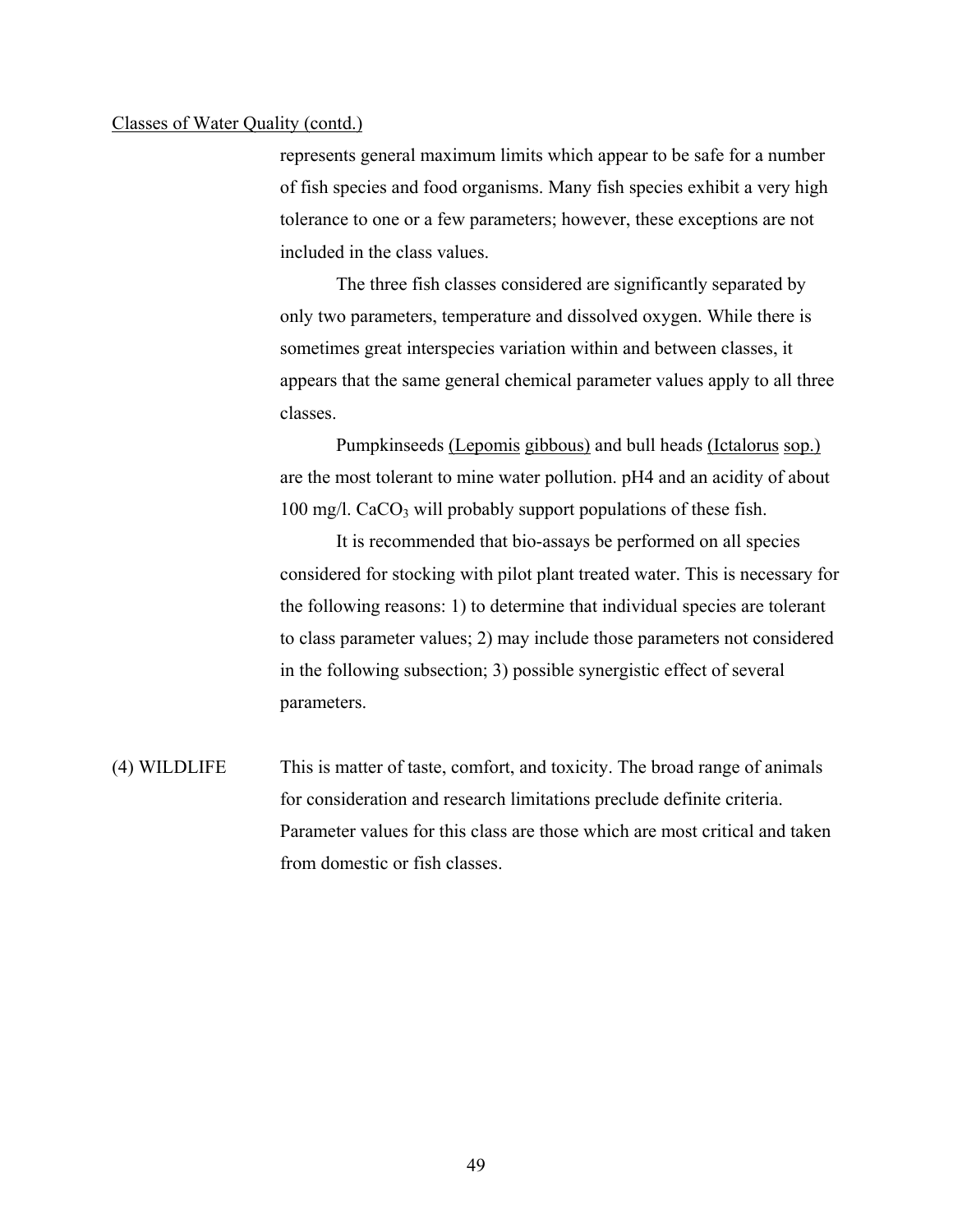#### Classes of Water Quality (contd.)

(5) NON- A biota of sorts will develop under most conditions except when HARVESTABLE parameter values are so extreme they prevent vital cellular life processes. BIOTA

NOTE: Low concentrations of heavy metals are very important (such as mercury and lead). These are very toxic and often become highly concentrated in some areas of the food chain. When this happens, predator species (such as man) are subject to lethal doses.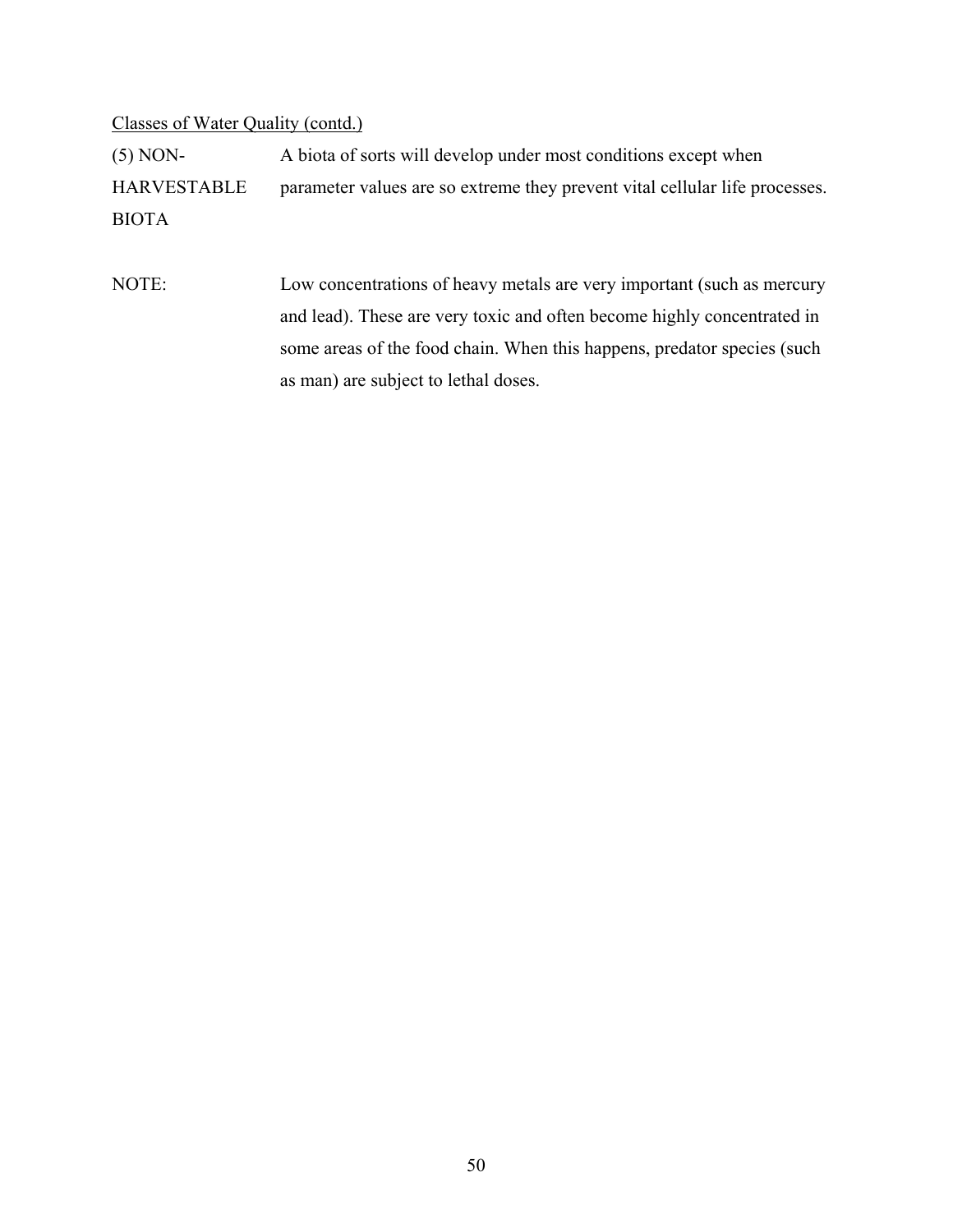| CLASS<br>PARAMETER                    | <b>DOMESTIC</b>                                                                          | INDUSTRIAL   | COLD WATER<br>SPORT FISH<br>COLD | WATER<br>P<br>F<br>L<br>S<br>H<br>WARM W<br>SPORT | FISH<br>COARSE | WILDLIFE       | NON-HARVESTABLE<br>BIOTA |
|---------------------------------------|------------------------------------------------------------------------------------------|--------------|----------------------------------|---------------------------------------------------|----------------|----------------|--------------------------|
| TEMPERATURE                           |                                                                                          |              | 70                               | 85                                                | 87             | 87             | 90                       |
| COLIFORM<br>(#/100<br>MPN<br>m1)      | USPHS criteria<br>warying upon spl size,<br>spl freq. & sequence<br>of positive results. |              | 70                               | 70                                                | 70             | 70             |                          |
| CONDUCTIVITY<br>$mho X10^{-6}$        |                                                                                          |              | 400                              | 400                                               | 400            | 400            |                          |
| SUSPENDED<br>SOLIDS<br>لمهسا          |                                                                                          |              | 20000                            | 20000                                             | 20000          |                |                          |
| DISSOLVED<br>SOLIDS<br>mg/L           | 2000                                                                                     |              |                                  |                                                   |                |                |                          |
| DISSOLVED<br>OXYGEN mg/1              | $\overline{c}$                                                                           | $\mathbf{c}$ | $\epsilon$                       | 5                                                 | 3              | $\overline{c}$ | $\overline{c}$           |
| pH                                    | 6.5                                                                                      |              | $6 \cdot 0$                      | $6 \cdot 0$                                       | $6 \bullet 0$  | $6.0$          |                          |
| ACIDITY<br>$mg/1$ CaC $0_3$           | 20                                                                                       |              | 50                               | 50                                                | 50             | 50             |                          |
| ALKALINITY<br>$M$ . $\circ$ .<br>mq/1 |                                                                                          |              | 180                              | 180                                               | 180            | 180            |                          |
| HARDNESS<br>$\lfloor mg/1 \rfloor$    |                                                                                          |              | 50                               | 50                                                | 50             | 50             |                          |
| ALUMINUM<br>$\lfloor mg/1 \rfloor$    |                                                                                          |              | 5                                | 5                                                 | 5              | 0.07           |                          |
| CALCIUM<br>mg/1                       |                                                                                          |              | 300                              | 300                                               | 300            |                |                          |
| IRON<br>mg/1                          | 0.3                                                                                      |              | 71.0                             | 71.0                                              | 71.0           | 0.3            |                          |
| MAGNESIUM<br>mg/1                     |                                                                                          |              | .05                              | $\mathbf{1}$                                      | $\mathbf 1$    |                |                          |
| MANGANESE<br>mg/1                     | 0.05                                                                                     |              | 50                               | 50                                                | 50             |                |                          |
| SULFATE<br>mg/1                       | 250                                                                                      |              | 400                              | 400                                               | 400            |                |                          |

TABLES OF PARAMETERS AND CLASSES

 $\hat{\mathcal{A}}$ 

 $\frac{1}{2}$ 

والمستورة والمواد  $-51-$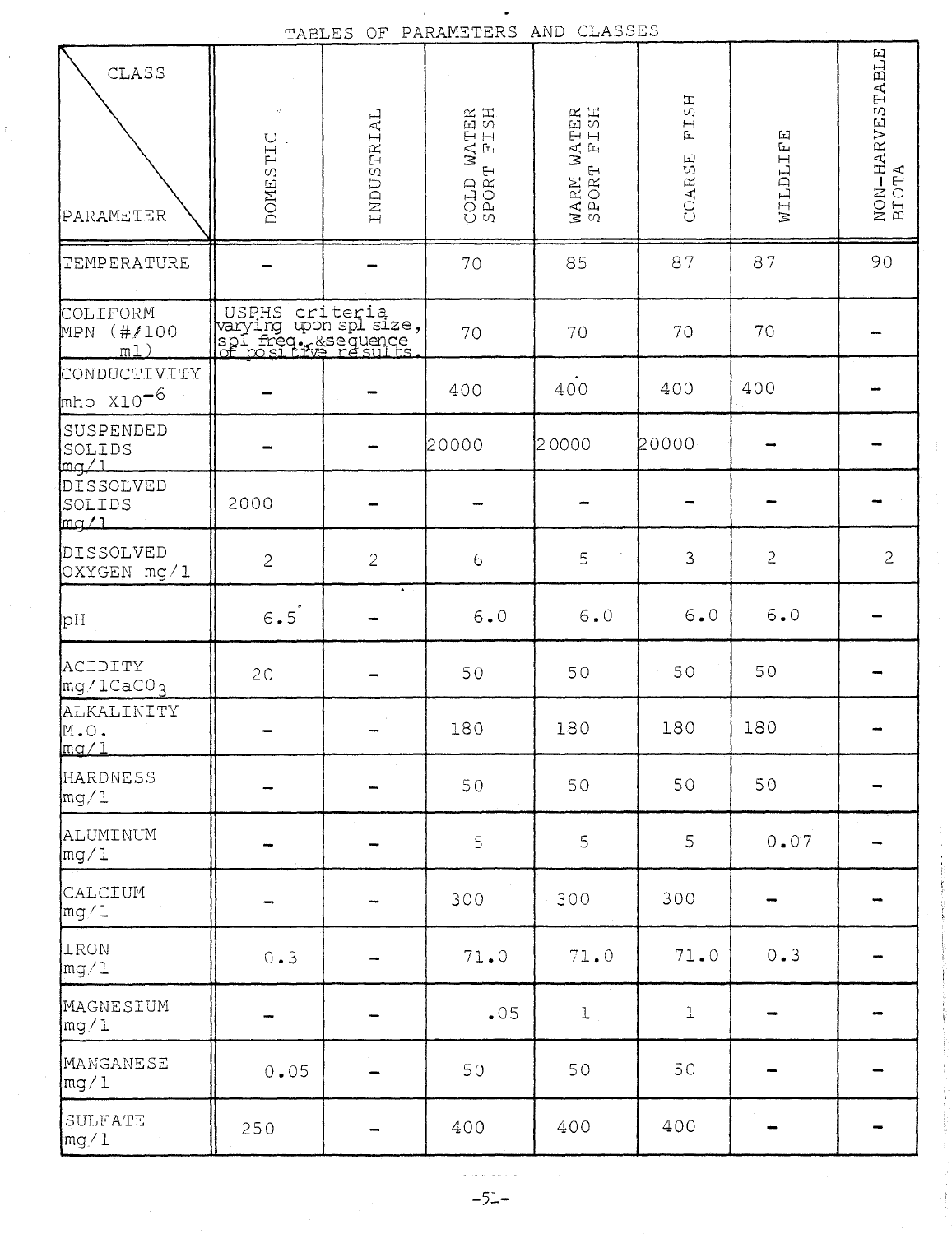#### Testing Methods and Discussion

Once the samples were collected, they were shipped to the Seewald Laboratories in Williamsport, Pennsylvania via Greyhound Bus. On March 1, 1972, we were directed by the Department of Environmental Resources to submit all further samples to Microbac Laboratories in Pittsburgh, Pennsylvania. Until this time no analysis for ferrous iron had been made on the samples.

In September, 1972, Microbac was directed to revise their sampling procedure as set out on page 438 of Standard Methods, 12th Edition; in that all samples analyzed for acidity from the first of October, 1972, were to be analyzed to hot titration.

This, of course, left us with two separate values that could not be correlated, and, as such, we have noted them separately in this report. A listing of the laboratory testing methods are discussed and shown herein.

In January, 1973, our firm was directed to submit all samples to Gwin, Dobson and Foreman, Inc. located in Altoona, Pennsylvania.

We were also directed to utilize two bottles for the collection of samples. One 16 oz. bottle for pH, acidity, alkalinity, sulfate and hardness, and one 8 oz. bottle for the ferrous and total iron which was to be acidified by adding 10 drops of concentrated Hydrocloric acid (HCL) to the sample bottle.

After a discussion with the Department of Environmental Resources (D.E.R.) concerning the preliminary watershed study report, it was determined that our sampling had progressed to a point where the continuation of hot titration testing of the acid would be a hindrance in analyzing the priorities. It was therefore established that starting with the sampling January, 1973 acid sampling would be analyzed without bringing the sample to a boiling point.

It was also determined, at this meeting, that the laboratory testing for hardness would be eliminated. The following is the method of testing used by each of

52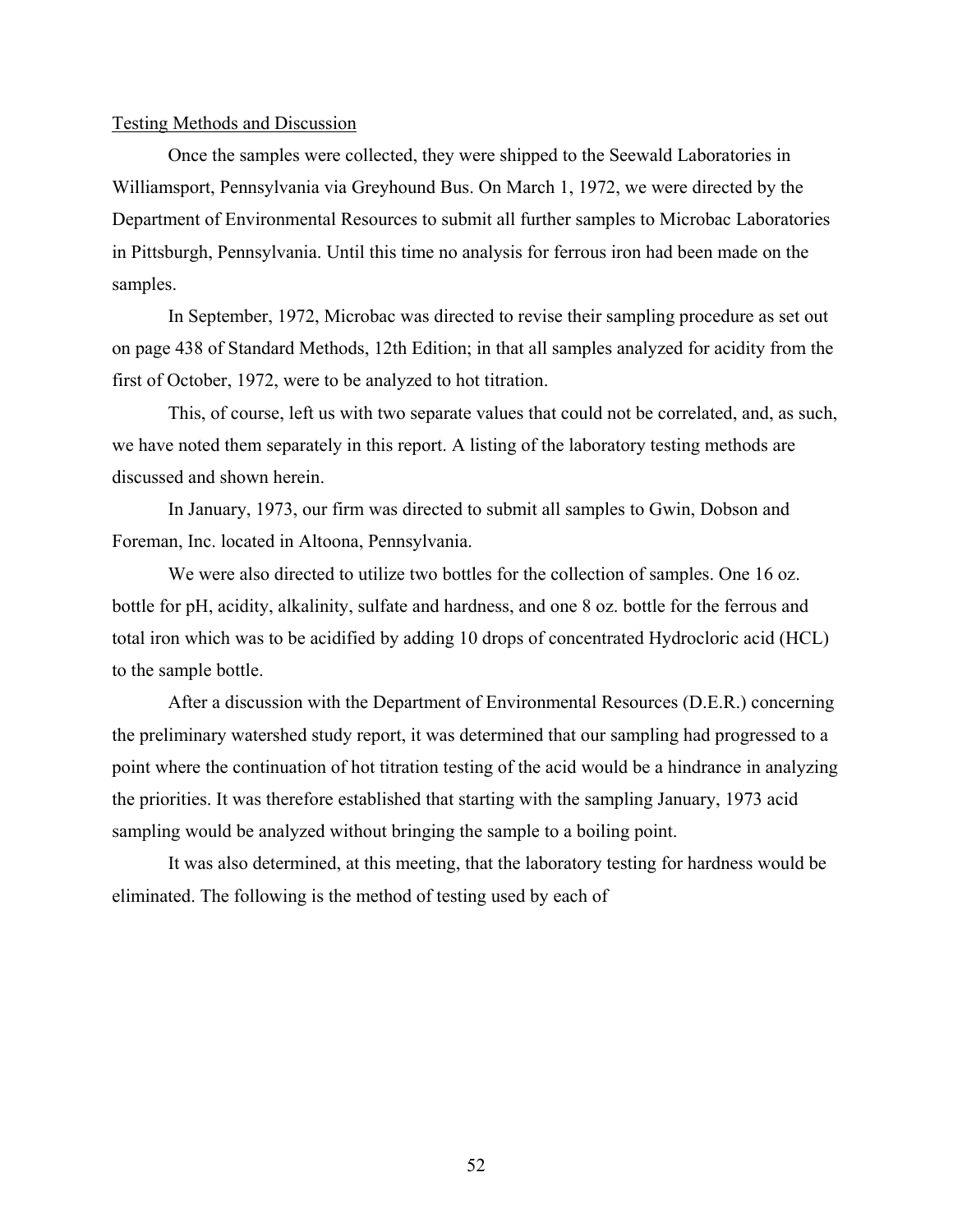the required parameters.

 $1. \underline{pH}$ 

| Method -        | Glass electrode pH meter                                                     |  |
|-----------------|------------------------------------------------------------------------------|--|
| Reference -     | Standard Methods for the Examination of                                      |  |
|                 | Water and Wastewater, Thirteenth Edition,                                    |  |
|                 | 1971, p. 276.                                                                |  |
| Discussion -    | pH is the negative common logarithm of the hydrogen-ion concentration.       |  |
|                 | The pH of most natural waters falls within the range of 4 to 9. The          |  |
|                 | majority of waters are slightly basic due to the presents of carbonate and   |  |
|                 | bicarbonate. pH enters into the calculations of carbonate, bicarbonate and   |  |
|                 | carbon dioxide, as well as of the corrosion or stability index, and into the |  |
|                 | control of water treatment processes.                                        |  |
| 2a. Acidity     |                                                                              |  |
| Method -        | Phenolphthalein Titration                                                    |  |
| Reference-      | Standard Methods for the Examination of Water                                |  |
|                 | and Wastewater, Thirteenth Edition, 1971, p. 50.                             |  |
| Discussion -    | The carbonate and bicarbonate can be estimated by titrating the alkalinity   |  |
|                 | with standard acid to the bicarbonate equivalence point of pH 8.3 and then   |  |
|                 | to the carbonic acid equivalence point in the pH range of 4 to 5.            |  |
|                 | A fading and impermanent endpoint characterizes the                          |  |
|                 | phenolphthalein acidity titration performed at room temperature on a         |  |
|                 | sample containing iron and aluminum sulfate.                                 |  |
| 2b. Hot Acidity |                                                                              |  |
| Method -        | Potentiometric titration to pH 8.3                                           |  |
| Reference -     | <b>Standard Methods for the Examination of Water</b>                         |  |
|                 | and Wastewater, Thirteenth Edition, 1971,                                    |  |
|                 | p. 370 (modified).                                                           |  |
|                 |                                                                              |  |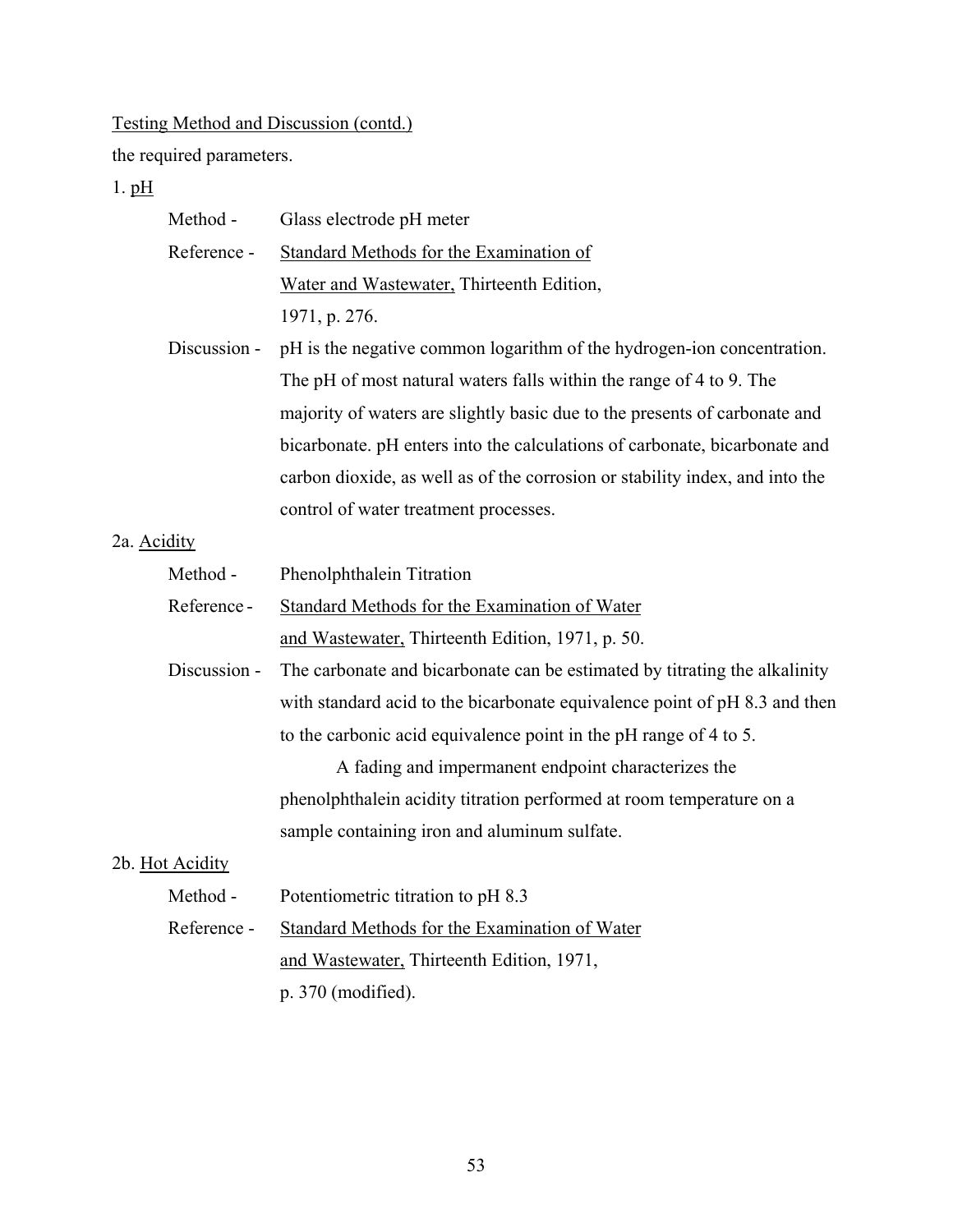Discussion - The hot acidity test as modified consists of preliminary oxidation with 2 ml of 30% hydrogen peroxide solution followed by boiling for not less than two minutes and titration while at 90°C or higher to pH 8.3, using a thermally compensated pH meter or an uncompensated meter standardized with an appropriate buffer at 90°C to 95°C. Preoxidation and boiling are used to insure complete hydrolysis of the acid producing salts. Boiling, however, also drives off carbon dioxide. The method, therefore, determines the acidity due to free mineral acids and acid salts, but does not measure the contribution to acidity of carbon dioxide. Acidity is reported as milligrams per liter of calcium carbonate  $(CaCO<sub>3</sub>)$ . The molecular weight ratio  $CaCO<sub>3</sub>/H<sub>2</sub>SO<sub>4</sub>$  is 1.02.

#### 2c. Reported as Net Acidity

Discussion - Net acidity is the acidity that is present in excess of alkalinity.

3. Net Alkalinity

Method - Potentiometric titration to pH 4.5.

- Reference Standard Methods for the Examination of Water and Wastewater, Thirteenth Edition, 1971, p. 52.
- Discussion The alkalinity of a water is the capacity of that water to neutralize a standard acid. When alkalinity is present in excess of acidity there is a net alkalinity. In most waters of Appalachia alkalinity is essentially bicarbonate and/or carbonate in origin.

#### 4. Iron (total)

| Method -    | Phenanthroline Method                             |
|-------------|---------------------------------------------------|
| Reference - | Standard Methods for the Examination of Water     |
|             | and Wastewater, Thirteenth Edition, 1971, p. 189. |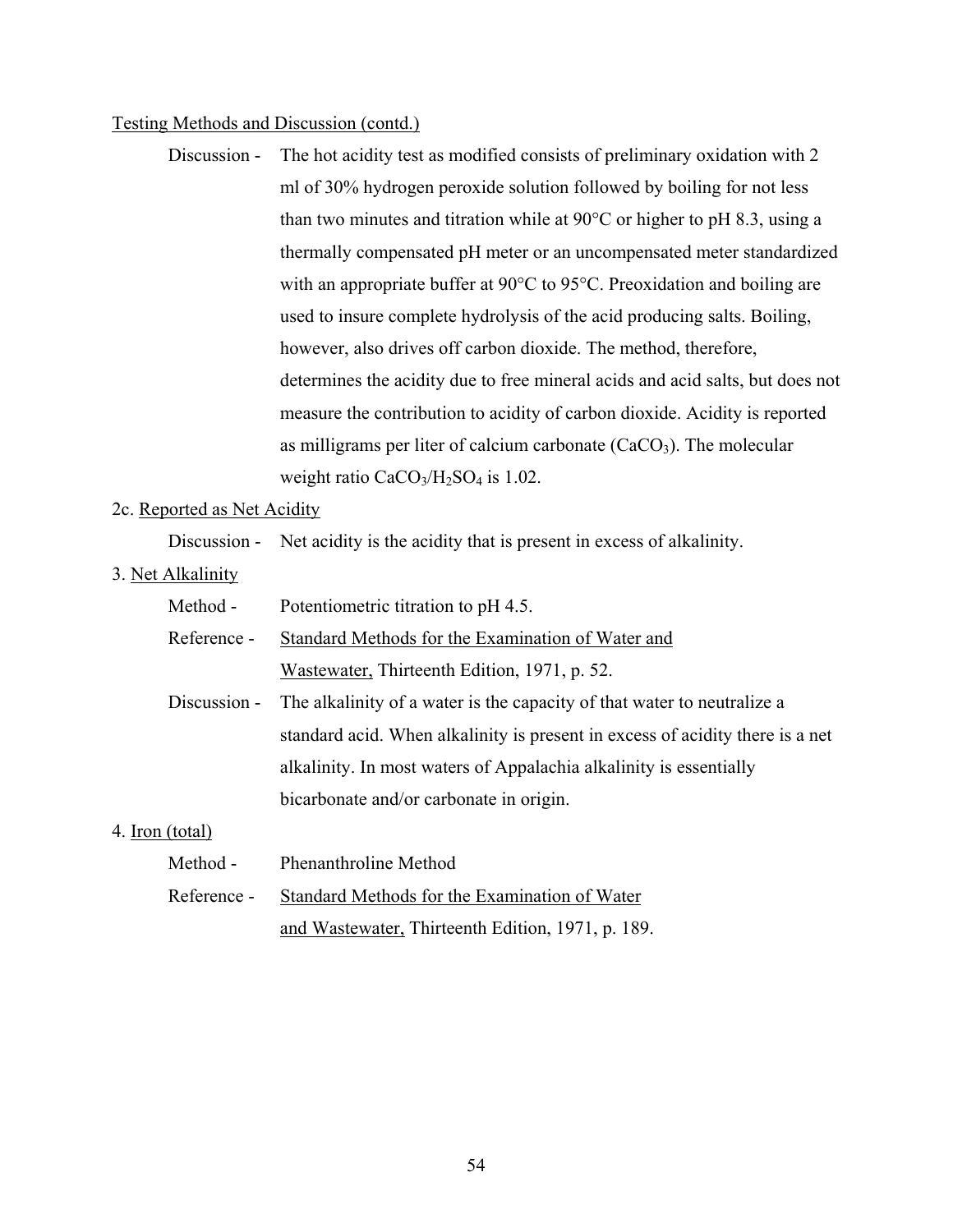Discussion - Mine drainage generally contains iron in both ferrous and ferric states. At pH values less than 3, ferric and ferrous iron are both in solution and the hydrolyzable acid salts of both forms can contribute to acidity. At pH values above 3, ferric iron is found in solution only as part of complexes formed with organic chelates, phosphates, and other anions. Acid salts of ferrous iron provide the contribution to acidity. Unpolluted streams in Appalachia have iron concentrations of less than 0.3 mg/l. Mine drainage influence may raise iron concentration in excess of 100 mg/l.

#### 5. Ferrous iron

- Method Same as 4 (Total Iron) except deletion of 1 ml of sodium sulfite solution.
- Discussion Ferrous iron is rapidly oxidized to ferric iron after mine drainage enters an aerated stream, therefore high concentrations of ferrous iron generally are not found very far downstream from the last mine drainage source.

#### 6a. Sulfate

Method - Turbidimetric method. The photometer used is a Coleman Junior.

Reference - Standard Methods for the Examination of Water and Wastewater, Thirteenth Edition, 1971, p. 334.

Discussion - A mole of sulfate accompanies each mole of sulfuric acid and sulfate is, therefore an excellent indicator of the amount of mine drainage acidity formed. This is particularly true because calcium sulfate, the most common sulfate salt, is relatively soluble. Unpolluted waters in Appalachia have been observed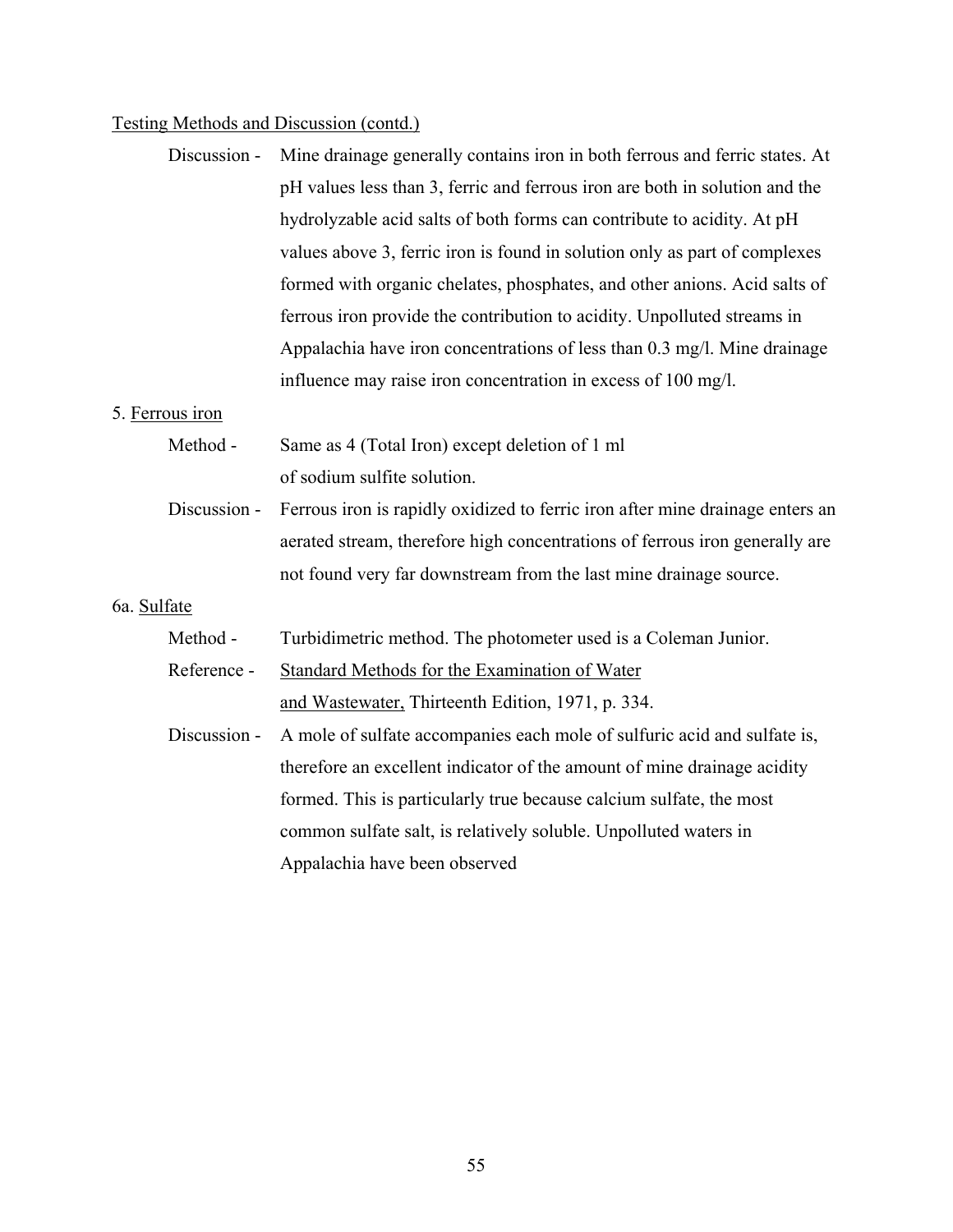to have concentrations of generally less than 20 mg/l; polluted waters frequently have concentrations of several hundred milligrams per liter.

6b. Sulfate

Method - Ion Exchange - Titremetric method

Reference - Environmental Science and Technology, article by George W. Dollman.

Discussion - The method involves evaporation of the column effluent under conditions which drive off all ordinary acids while quantitatively retaining all the sulfuric acids. The result is then determined by titration with a standard base.

> The sample is placed in an oven for two hours at 75°C to eliminate the water and volatile acids.

Three categories of organics have been considered: filterable sediment (as in sewage), oils and greases, and water-soluble organics, partially or wholly oxidizable by bromine. Elimination of these sources is by filtration or benzene extraction and boiling with bromine water.

Sulfate in an aqueous media can be accurately determined as sulfuric acid after passage of the sample through a hydrogen-form cation exchange resin

#### 7. Manganese

| Method -    | Persulfate method                                                                    |  |
|-------------|--------------------------------------------------------------------------------------|--|
| Reference - | Standard Methods for the Examination of Water                                        |  |
|             | and Wastewater, Thirteenth Edition, 1971, p. 206.                                    |  |
|             | Discussion - Concentrations of manganese in unpolluted streams do not usually exceed |  |
|             | 0.05 mg/l. This indicator is usually associated with mine drain-                     |  |